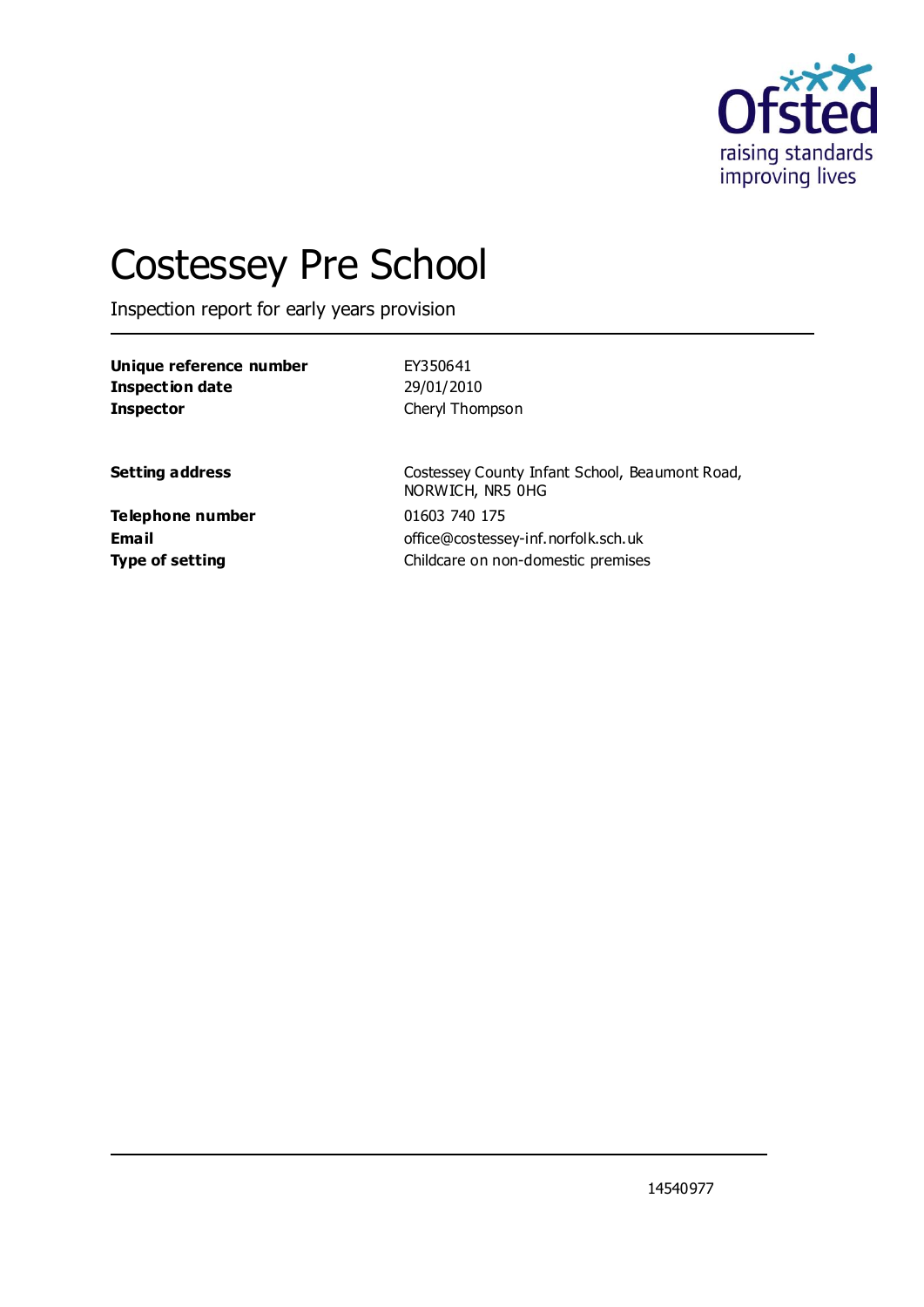The Office for Standards in Education, Children's Services and Skills (Ofsted) regulates and inspects to achieve excellence in the care of children and young people, and in education and skills for learners of all ages. It regulates and inspects childcare and children's social care, and inspects the Children and Family Court Advisory Support Service (Cafcass), schools, colleges, initial teacher training, work-based learning and skills training, adult and community learning, and education and training in prisons and other secure establishments. It rates council children's services, and inspects services for looked after children, safeguarding and child protection.

If you would like a copy of this document in a different format, such as large print or Braille, please telephone 0300 123 1231, or email enquiries@ofsted.gov.uk.

You may copy all or parts of this document for non-commercial educational purposes, as long as you give details of the source and date of publication and do not alter the information in any way.

Royal Exchange Buildings St Ann's Square Manchester M2 7LA

T: 0300 123 1231 Textphone: 0161 618 8524 E: enquiries@ofsted.gov.uk W: [www.ofsted.gov.uk](http://www.ofsted.gov.uk/)

© Crown copyright 2009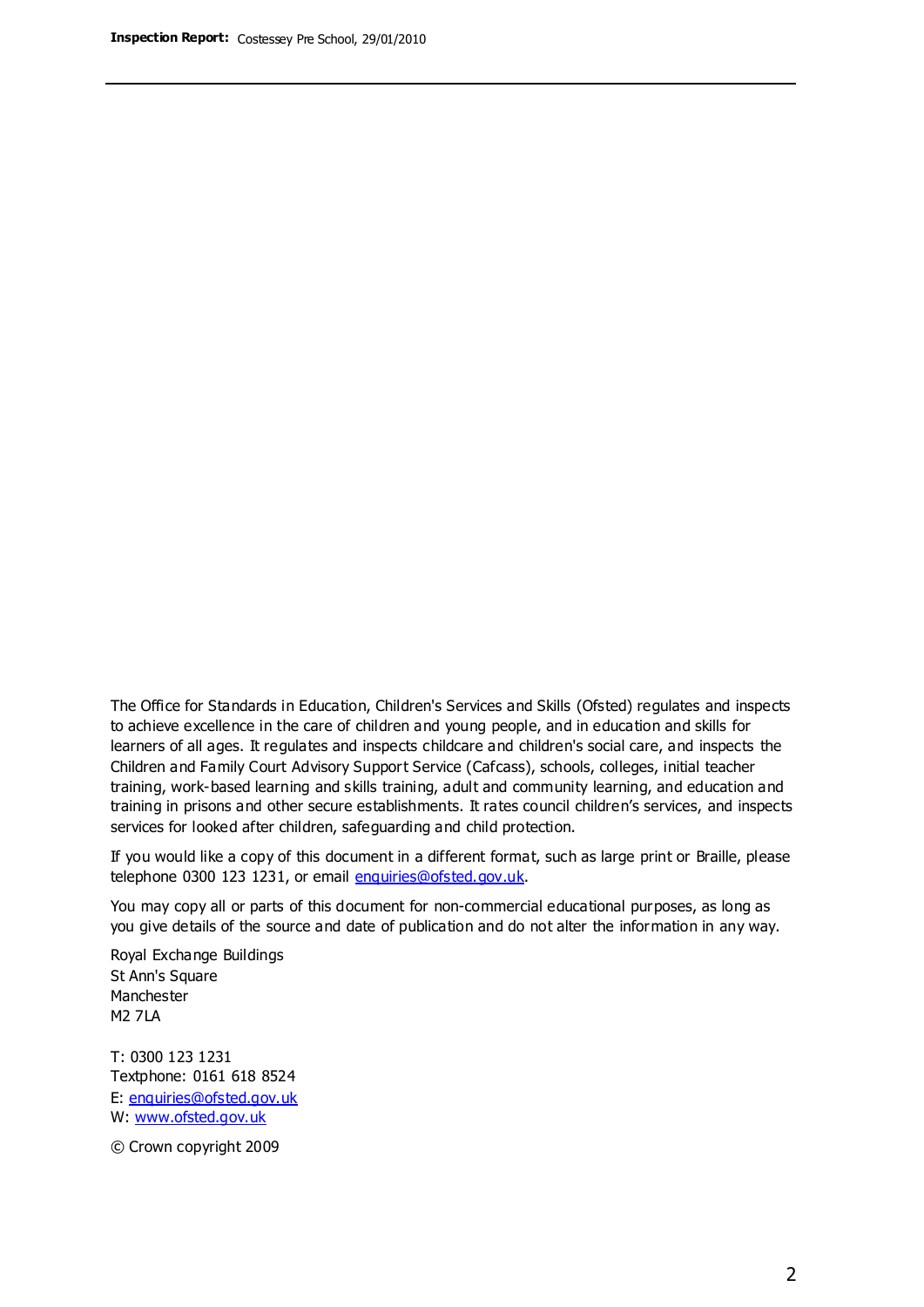## **Introduction**

This inspection was carried out by Ofsted under Sections 49 and 50 of the Childcare Act 2006 on the quality and standards of the registered early years provision. 'Early years provision' refers to provision regulated by Ofsted for children from birth to 31 August following their fifth birthday (the early years age group). The registered person must ensure that this provision complies with the statutory framework for children's learning, development and welfare, known as the *Early* Years Foundation Stage.

The provider must provide a copy of this report to all parents with children at the setting where reasonably practicable. The provider must provide a copy of the report to any other person who asks for one, but may charge a fee for this service (The Childcare (Inspection) Regulations 2008 regulations 9 and 10).

The setting also makes provision for children older than the early years age group which is registered on the voluntary and/or compulsory part(s) of the Childcare Register. This report does not include an evaluation of that provision, but a comment about compliance with the requirements of the Childcare Register is included in Annex B.

Please see our website for more information about each childcare provider. We publish inspection reports, conditions of registration and details of complaints we receive where we or the provider take action to meet the requirements of registration.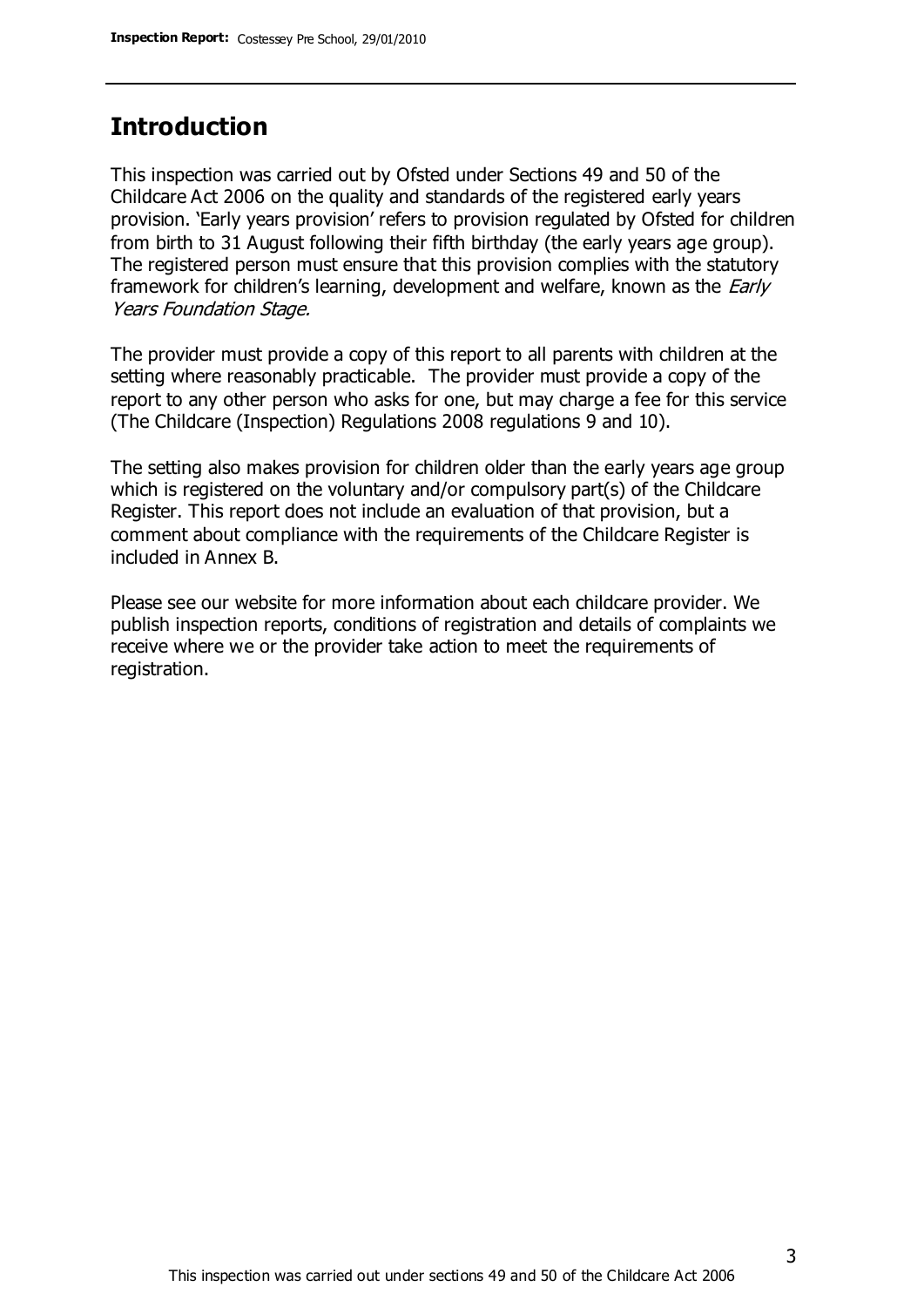# **Description of the setting**

Costessey Pre School registered in its current premises in July 2007 and operates from a classroom in Costessey Infant School. The pre-school is registered on the Early Years Register and the compulsory and voluntary parts of Childcare Register. The pre school can support children who have special educational needs and/or disabilities and those for whom English is an additional language. It is popular and has a long waiting list. It is run by a voluntary committee and is part of an outreach Sure Start programme. A maximum of 26 children aged from two years to under eight years may attend at any one time. The pre-school offers full day care from 9.00am to 2.45pm during school term-times. Children have access to a secure enclosed outdoor play area adjoining the building. There are currently 60 children on roll. Children attend for a variety of sessions. The pre school serves the local area and has access and facilities suitable for the disabled.

Nine members of staff are employed; five hold relevant early years qualifications equivalent to NVQ Level 3 and two at Level 4. The pre-school receives support from the local authority and was accredited with the Norfolk Quality Assurance Scheme in December 2007 and 2008. From September 2010, the pre-school will be opening at 8.45am to allow for two, three hour sessions per day.

### **The overall effectiveness of the early years provision**

Overall the quality of the provision is good.

Costessey Pre School meets the children's needs well. The good leadership and management ensure that the club successfully promotes inclusive practices. The provision for children's learning and personal development is carefully structured to meet their needs so that they achieve well and enjoy their learning in a happy and secure environment. Children are safe because the committee and staff pay attention to detail and adhere to the clear policies which help to ensure children's health and well-being. The good improvements made since the last inspection and the current practice demonstrate the pre-school's good capacity to maintain continuous improvement.

## **What steps need to be taken to improve provision further?**

To further improve the early years provision the registered person should:

- develop further the good links with the primary school to increase staff knowledge of how basic literacy and numeracy skills are taught
- include details of the pre-school's complaints procedure in the 'welcome' pack'.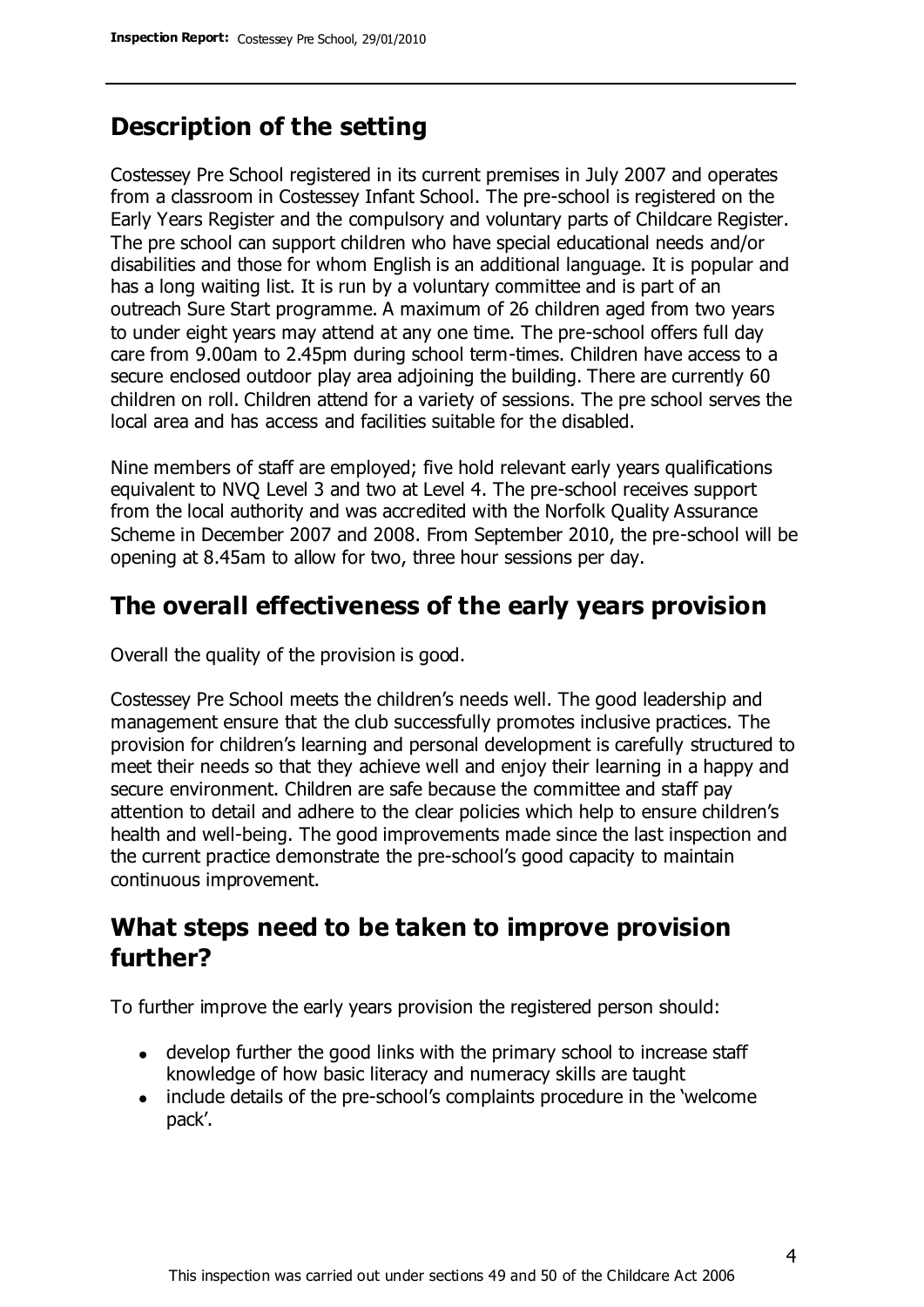# **The effectiveness of leadership and management of the early years provision**

The pre school leader is very well qualified and sets high aspirations for her colleagues. They work as an effective team to promote children's learning and well-being, making good use of their particular expertise, for example, in their knowledge of special educational needs and sign language. Children's safety and welfare are high priorities. Policies and practice for child protection, for dealing with accidents and illness and for checking the suitability of all adults who work with the children fully meet current requirements. The complaints procedure is appropriate and parents are strongly encouraged to voice their opinions through consultations and parents' evenings. The 'welcome pack' for parents is very informative but does not detail the complaints procedure although this is clearly displayed on the notice board. Regular checks of equipment, the building and outside areas ensure they are safe for children to use.

The pre school's relationship with parents is good; there are formal parents' evenings and many informal, yet effective, opportunities for them to discuss their children's accomplishments. Parents have many good things to say about the provision and value the opportunities to discuss their children's home accomplishments with staff. They know that every child matters, is valued and fully included. Staff value the cultural diversity of the children and encourage families to share cultural traditions and celebrations. Parents particularly like the setting's willingness to support children with specific medical needs and have complete trust in the staff. These good links with parents and services, such as speech and language therapists, ensure that children who need extra help are provided with the support needed to ensure good progress both in their learning and their personal development.

There is a strong commitment to providing high quality resources and experiences for children to extend their learning outside. This commitment is evident in areas such as the good range of large toys for outside use. Children enjoy using the range of bicycles and tricycles and cooperate with each other very well.

The staff and committee have a clear picture of the strengths and areas to improve within the setting. Areas highlighted for improvement by the previous inspection have been dealt with creatively and effectively. The setting is very popular and oversubscribed with a substantial waiting list. The committee and school have plans and funding in place to develop the provision further, especially the outside area.

Self-evaluation is good because all staff are consulted as well as parents. Children's views are also contributed by themselves or by staff which has a beneficial impact on the range of new resources purchased. The good working relationships between the infant school, parents and the pre school ensure children have a smooth and confident start to full-time schooling. Reception teachers are also well informed about the children moving to their classes. The pre school has identified a current, appropriate objective as the need for improving staff's knowledge of how early literacy and numeracy skills are taught within Reception classes.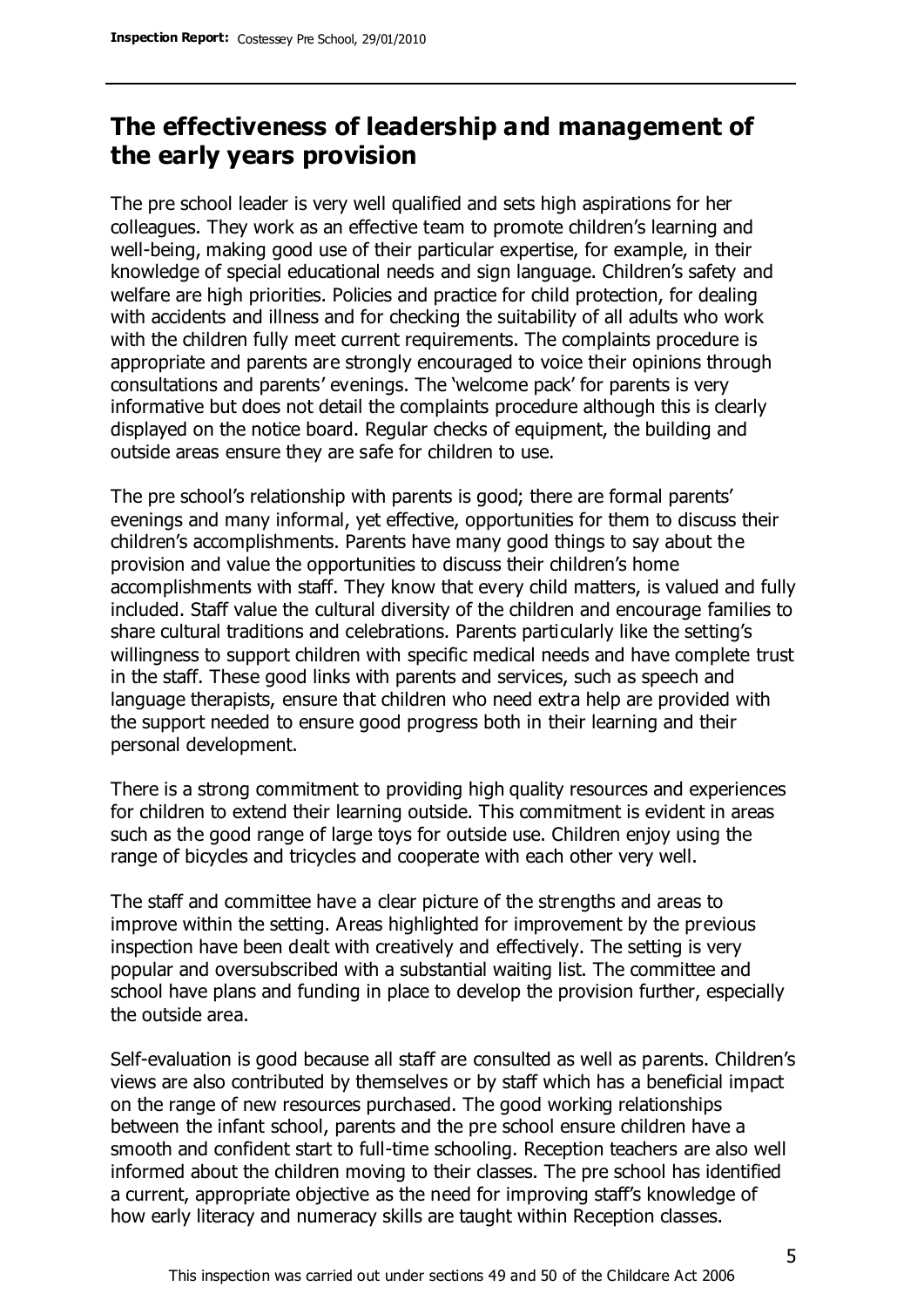# **The quality and standards of the early years provision and outcomes for children**

Children make good progress in their learning and in their personal development. Staff are experienced and knowledgeable. They make exceptionally good use of questioning to promote children's curiosity, reinforce their learning or to lead them to the next step in their learning. Children develop a love of stories through listening and joining in with high quality children's stories told enthusiastically by staff. In all activities, when appropriate, staff encourage counting skills and draw children's attention to letter sounds. However, this is not always done in the most efficient manner to ensure even better progress and to prepare children for how they will be learning letter sounds when they start full-time schooling.

The excellent, trusting relationships between children and staff give children the confidence to have a go at doing things they are not sure of, for example, riding a bike. Children enjoy learning because staff plan interesting activities based on the children's current interests and their prior learning. This good planning makes sure there is a wide range of activities on offer and that children are guided by their 'key person' to develop their knowledge and understanding further.

A strong feature in the pre school is the calm atmosphere in which children work very well together in activities such as getting ready for snack time. In this activity, children demonstrate a very good understanding of basic hygiene such as washing hands before eating. Children's social skills and understanding of healthy lifestyles are promoted well through these enjoyable snack times with a good range of fruit, cheese and drinks. Children know how to use a zebra crossing because they learn about road safety when they use their bikes in the outside play area. Here, as cyclists, they watch the traffic lights carefully to allow others to use the zebra crossing. They know the importance of moving safely around the pre school room, and know what to do if there is a fire. They behave very well and are caring and helpful towards each other.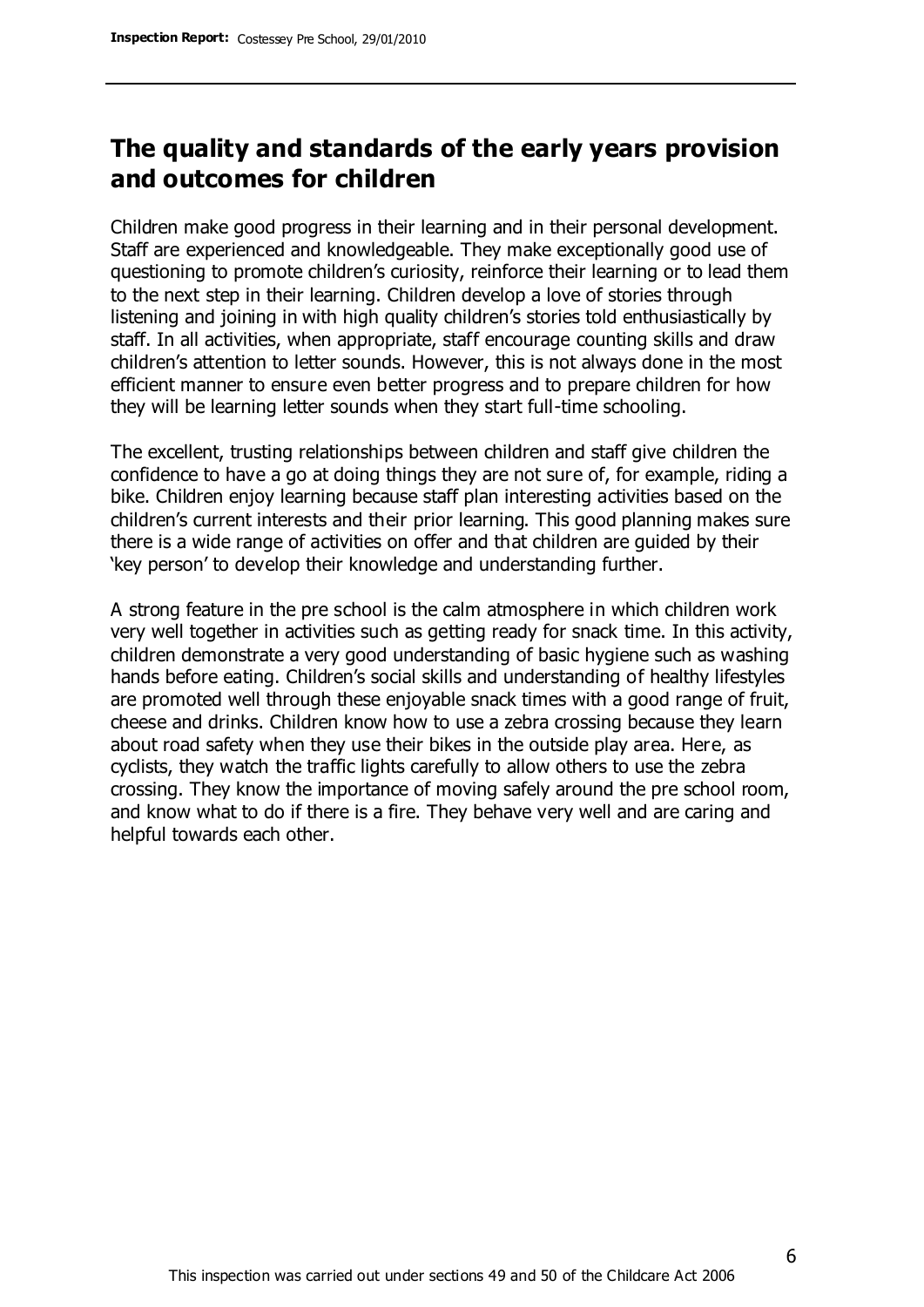# **Annex A: record of inspection judgements**

#### **The key inspection judgements and what they mean**

Grade 1 is Outstanding: this aspect of the provision is of exceptionally high quality Grade 2 is Good: this aspect of the provision is strong Grade 3 is Satisfactory: this aspect of the provision is sound Grade 4 is Inadequate: this aspect of the provision is not good enough

### **The overall effectiveness of the early years provision**

| How well does the setting meet the needs of the      |  |
|------------------------------------------------------|--|
| children in the Early Years Foundation Stage?        |  |
| The capacity of the provision to maintain continuous |  |
| improvement                                          |  |

#### **The effectiveness of leadership and management of the early years provision**

| How effectively is the Early Years Foundation Stage led                                         |  |
|-------------------------------------------------------------------------------------------------|--|
| and managed?                                                                                    |  |
| The effectiveness of leadership and management in embedding<br>ambition and driving improvement |  |
| The effectiveness with which the setting deploys resources                                      |  |
| The effectiveness with which the setting promotes equality and                                  |  |
| diversity                                                                                       |  |
| The effectiveness of safeguarding                                                               |  |
| The effectiveness of the setting's self-evaluation, including the                               |  |
| steps taken to promote improvement                                                              |  |
| The effectiveness of partnerships                                                               |  |
| The effectiveness of the setting's engagement with parents and                                  |  |
| carers                                                                                          |  |

### **The quality of the provision in the Early Years Foundation Stage**

The quality of the provision in the Early Years Foundation Stage  $\vert$  2

### **Outcomes for children in the Early Years Foundation Stage**

| <b>Outcomes for children in the Early Years Foundation</b>    |  |
|---------------------------------------------------------------|--|
| <b>Stage</b>                                                  |  |
| The extent to which children achieve and enjoy their learning |  |
| The extent to which children feel safe                        |  |
| The extent to which children adopt healthy lifestyles         |  |
| The extent to which children make a positive contribution     |  |
| The extent to which children develop skills for the future    |  |

Any complaints about the inspection or report should be made following the procedures set out in the guidance available from Ofsted's website: www.ofsted.gov.uk